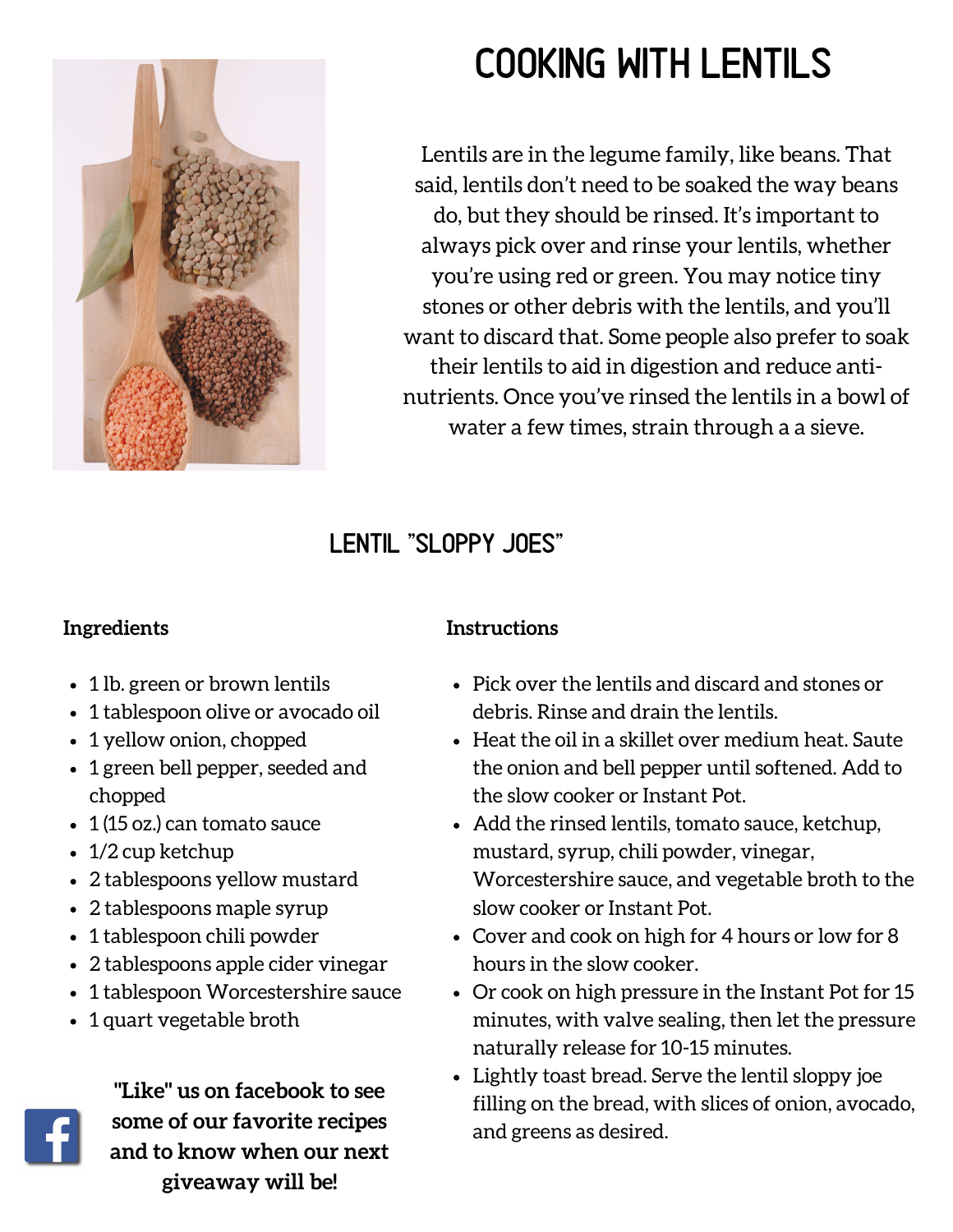## Lentil nachos with 3-cheese sauce

### Lentil Falafel

#### **Ingredients**

For the Nachos

- 1 cup uncooked lentils
- 1/2 cup uncooked freekeh or other grain like farro, bulgur, or brown rice
- 4 cups enchilada sauce
- 3–4 cups broth or water
- 1 teaspoon salt
- chips
- cilantro, avocado, jalapeno, and lime for topping

For the Cheese Sauce

- 4 tablespoons butter
- 4 tablespoons flour
- $\cdot$  11/2 cups milk
- 11/2 cups shredded cheese (half cup of three varieties if you want to make it technically "three cheese" – I liked Monterrey Jack, Mozzarella, and Pepperjack)
- 1/2 teaspoon salt

#### **Instructions**

- Rinse the lentils and the grains. Bring the enchilada sauce and 2 cups broth to a low simmer. Add the lentils and grains and cook, stirring occasionally, for 30-40 minutes or until everything is soft and most of the moisture has been absorbed. If things are getting too dry, add some of the extra broth to the pot while it's simmering. The sauce should eventually take on a thick gravy-like consistency (see pictures).
- Meanwhile, melt the butter in a small saucepan. Stir in the flour.
- Add the milk slowly, whisking to smooth out any lumps of flour. Simmer until the mixture thickens. Remove from heat and stir in the cheese.
- Top the chips with a scoop of the lentil mixture, the cheese sauce, avocado, and cilantro.

#### **Ingredients**

- 1 small red onion
- 2 cloves garlic
- A handful of parsley
- 1 cup soaked red lentils\*
- 2 tablespoons olive oil
- 2 tablespoons chickpea flour\*\*
- 1 teaspoon sea salt
- 1/2 teaspoon pepper
- 1/2 teaspoon cumin
- 1/2 teaspoon cayenne pepper, to taste
- Juice of a lemon

#### **Instructions**

- Pick over the lentils and discard and stones or debris. Rinse and drain the lentils.
- Preheat the oven to 200C / 400F and line a baking sheet with parchment paper. Place the onion, garlic, and parsley into the bowl of a food processor and blend until finely chopped. Add the lentils, oil, flour, spices, and lemon juice, then pulse until combined and you can form loose balls with the mixture.
- Form golf ball sized patties and place them onto the prepared baking sheet. They will spread slightly so leave some space between each. Bake for 18-20 minutes or until golden and serve hot. Leftovers freeze well and can be refrigerated up to three days.